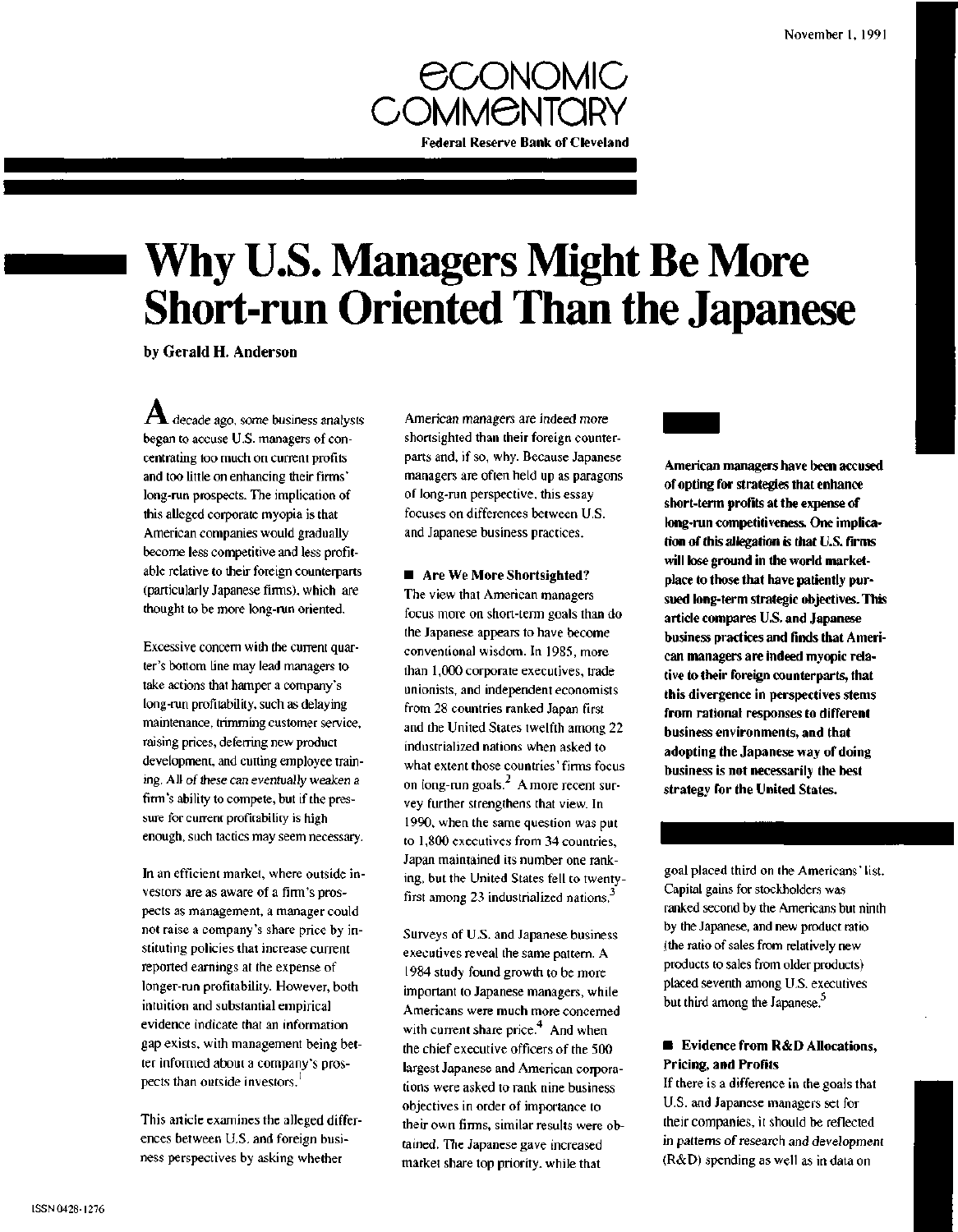prices and current profits. Indeed, this appears to be the case.

While both groups have similar ratios of R&D expenditures to sales revenue, the Japanese emphasize basic research on new technologies and the development of new products — efforts not likely to pay off until well into the future. Americans, on the other hand, lean toward research aimed at improving and updating existing products — efforts likely to show a quicker return (see footnote 5, p. 44).

The divergence in perspectives is also evidenced by sharply different pricing responses to changes in costs. Over the 1980-1989 period, unit labor costs in the manufacturing sector (measured in dollars) rose 6.8 percent in the United States and 50.0 percent in Japan.<sup>6</sup> Because labor cost constitutes such a large share of total manufacturing expenses, American firms probably improved their cost position substantially relative to their Japanese competitors. That advantage appears to have presented U.S. firms with an opportunity to greatly increase their price competitiveness and thereby gain market share in international markets. But in an apparent bid to expand their current profits, American firms generally raised export prices by considerably more than 6.8 percent over this ten-year period. In contrast, the Japanese raised prices by much less than 50.0 percent on average, sacrificing current profits in an apparent attempt to maintain or to increase their market share.

Japanese companies also record much lower current profits than similarly sized American firms. Two recent studies comparing U.S. and Japanese multinational corporations found that net profit as a percentage of total assets is less than half as much in Japan, while net profit as a percentage of sales is about one-third that of American firms.<sup>7</sup>

Lower current profits can be consistent with a drive for growth and increased future earnings. A company may be willing to accept lower prices and profit margins to achieve greater market share, or it may find its profits down because current spending is high for new product devel-

opment, employee training, customer service, and distribution-network expansion. Short-run earnings may also fall when a firm is incurring the startup costs associated with plant and equipment expansion.

Lower current profits relative to sales and assets tell us nothing about the returns that Japanese stockholders are reaping compared to investors in American corporations. Japanese firms tend to be more highly leveraged than their American counterparts, which increases their profit as a percentage of equity relative to U.S. firms. More important, however, is the fact that the return to stockholders does not depend on current return to book equity, but on factors such as dividends per share, share-price appreciation, and tax rates on dividends and capital gains. Economic theory suggests that share price depends on the expected size and certainty of future earnings, while share appreciation is based on changes in those expectations after a share has been purchased. Stock market participants can be expected to respond to all of these considerations in a way that will equalize the expected after-tax, risk-adjusted rate of return on U.S. and Japanese stocks purchased at the same time. But such equality would provide no information about the relative growth rates of sales or profits of Japanese and American businesses.

## **• Are These Differences in Behavior Irrational?**

**It** would be hard to believe that Japanese managers are generally brighter and more capable than American managers. It would also be difficult to accept that U.S. managers, as a group, behave in an irrational way. How, then, can one explain Japan's greater emphasis on long-run profitability?

The answer can be found in both camps' rational responses to differences in shareholder relationships, attitudes toward employment tenure, and sources and costs of capital, as well as in other characteristics of the Japanese economy that encourage corporations to grow.

*Shareholder Relationships.* In both Japan and the United States, there is little overlap between management and ownership of large corporations. However, a key difference in this relationship exists *between* the two countries. In the United States, the primary relationship between a major shareholder (such as a pension fund or mutual fund) and a corporation is one of financial investment: Stockholders will readily sell their shares if an alternative investment appears more promising.

In Japan, by contrast, large stockholders tend to come from the ranks of a company's suppliers, customers, and bank lenders. $<sup>8</sup>$  Thus, in addition to their</sup> financial investment, stockholders have other important relationships with the firm that are intimately tied to its longrun success. Because stockholding is a public affirmation of the important relationships that exist among Japanese firms, major shareholders typically do not invest with an eye to near-term earnings, but rather to solidify a longterm profitable association.

U.S. managers must monitor current profits closely, because a drop in either profits or near-term profit expectations generally causes share prices to fall. In Japan, however, large shareholders would not respond negatively to a temporary downturn in profits, so management is free to take a longer-run view.<sup>5</sup>

The apparent shortsightedness of American shareholders, rather than implying irrationality, may be a reasonable response to the greater gap in the United States between information available to management and information available to stockholders. Consider a decline in current profits that stems from actions that are likely to enhance a company's future earnings. In Japan, large stockholders are "insiders" who know this to be the case; thus, they will not be disturbed by the downturn. In contrast, American stockholders are "outsiders" who might interpret the drop-off as a bad omen for future earnings. Although management can publicly explain the reasons behind the decline, stockholders are likely to remain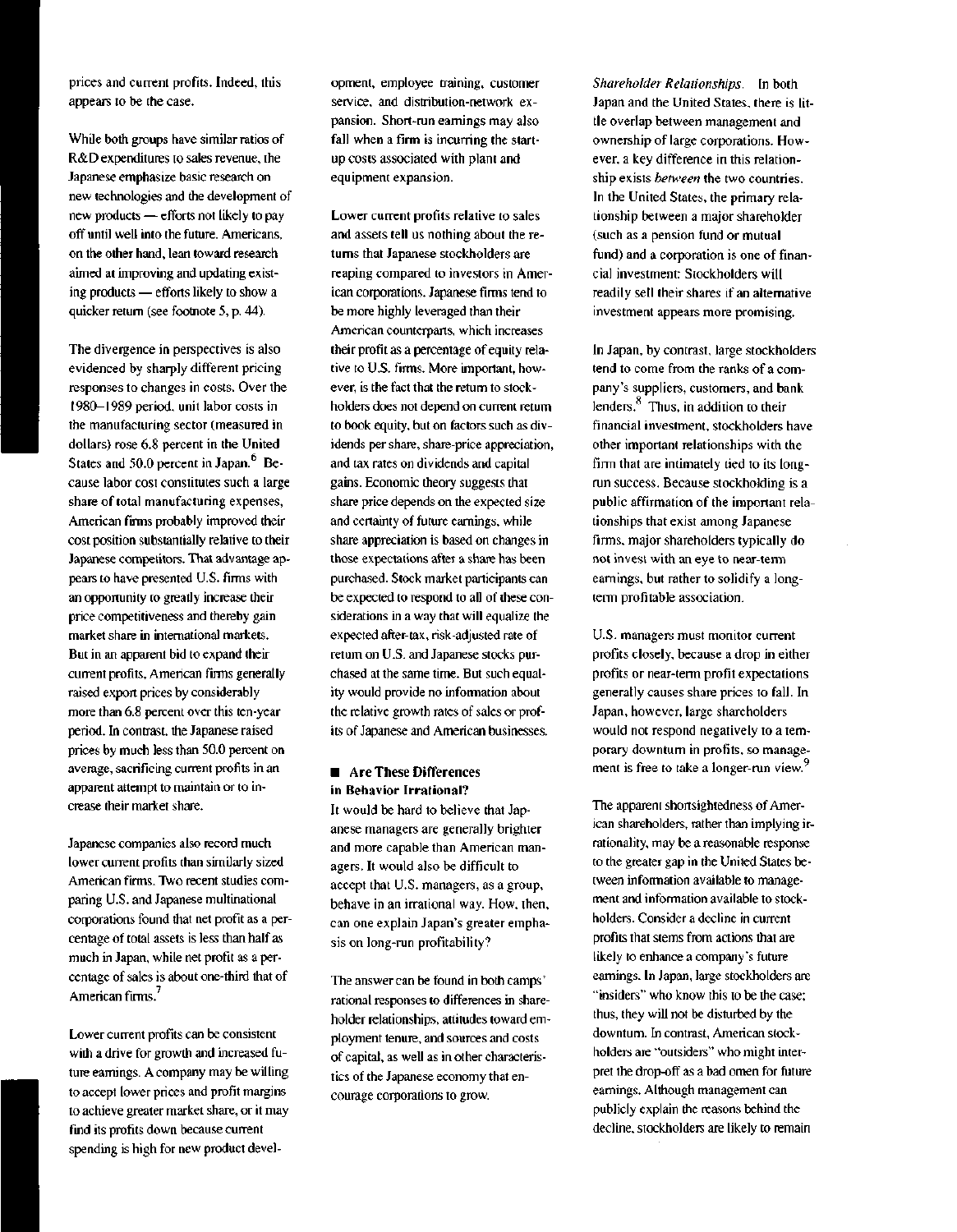skeptical because they have no opportunity to confirm the facts for themselves.

A drop in share prices entails several disadvantages for a firm's managers, including increased capital costs, a heightened possibility that disaffected shareholders will participate in a proxy fight to wrest control of the company from its current managers, and a reduction in the potential price of a hostile takeover.<sup>10</sup>

*Employment Tenure.* Large Japanese firms have a more permanent relationship with their employees than is common in major American companies.<sup>11</sup> Because changing employers is not only less common but also more difficult for employees of large Japanese firms than for their American counterparts, workers and middle managers in Japan have greater incentives to push for policies that will both enhance a company's long-run health and create opportunities for promotion. Moreover, senior managers, having come up through the ranks in a company, tend to identify more with their employees than is common in America. In fact, it has been said that the mission of a Japanese firm is to survive so that it can fulfill its social obligation to provide employment for its workers, while American firms exist to generate profits for their shareholders. Because Japanese senior managers do not have to face pressures from stockholders for near-term profitability, they can pursue growth policies that are in the long-run interest of their employees.

*Sources and Costs of Capital.* Japanese companies seem to have benefited over the years from a lower cost of capital relative to U.S. firms, especially before the mid-1980s.'<sup>2</sup> Lower capital costs facilitate a long-run business outlook by reducing the pressure on managers to choose investments with fast payoffs.

In recent decades, dividends and interest rates for bank loans have been much lower in Japan than in the United States, partly because of governmental controls on savings-deposit interest rates and on capital outflows. These re-

strictions have been progressively eased over the last several years, decreasing, and perhaps eliminating, this source of Japan's capital cost advantage.<sup>13</sup>

Nevertheless, the cost of capital is still probably lower in Japan than in the United States for two reasons.<sup>14</sup> First, as noted above, Japanese businesses often borrow from banks that are large stockholders in the company, reducing the risk that management will make decisions that are detrimental to lenders. As a result, agency costs of borrowing should be lower in Japan. Second, investors' expected bankruptcy costs are also lower, because Japanese firms' lenders and major stockholders are usually related companies that have a stake in a troubled firm's success; thus, they are likely to step in and support a company experiencing difficulties. Even the Japanese government will sometimes intervene on behalf of an ailing firm.

*Other Factors.* Most Japanese firms associate in large groups called *keiretsu.* Ties of loyalty among *keiretsu* members result in mutual support during hard times, even when such action is costly. For example, group members might pay higher prices to buy from a troubled member than they would have to pay to an outsider. This loyalty makes it easier for Japanese executives to take risks and to focus on long-run goals rather than on near-term profitability.<sup>15</sup>

In addition, the rapidly growing Japanese economy, which has expanded much faster than that of any other industrialized country since World War II, has forced the nation's companies to keep pace in order to maintain domestic market share, which is critical for competitiveness. Loss of market share often means that a firm loses economies of scale, the ability to finance R&D, and name recognition and prestige among its customers relative to its competitors. Thus, Japan's economy has created an environment in which a firm's survival depends on rapid expansion and where the negative consequences of shortsighted policies become apparent more quickly than in the United States.

#### **• Conclusion**

This essay offers several explanations for why the Japanese might focus on longerrun goals than we do. The divergence in perspectives, if true, may represent a rational response to differences in such factors as employee tenure and patterns of corporate ownership. It is not my intention to imply, however, that the United States should wholly adopt the Japanese way of doing business, since some practices that foster a long-run management view also entail disadvantages.

Fear of a hostile takeover, for example, encourages U.S. managers to place greater emphasis on current profits and share prices. Policymakers could pass laws to prevent such takeovers, but this would eliminate what many believe to be an important source of market discipline on corporate management.

Consider also the so-called lifetime employment system. This practice greatly reduces the likelihood of layoffs or dismissals, but also makes it difficult for a worker who leaves a firm to find another employer. Although being effectively tied to a single employer throughout one's career may encourage devotion to that firm's survival and growth, it also substantially constricts personal freedom. Moreover, it constrains the efficiency and flexibility that an economy obtains from the geographic and job mobility of its workers.

Finally, consider the *keiretsu.* Close association and interlocking ownership of firms reduce the risks faced by group members and also avoid much of the information gap between firms and large stockholders that exists in America. But a *keiretsu* also concentrates tremendous economic power in the hands of a few executives — an outcome that most Americans would probably consider to run counter to the national interest.